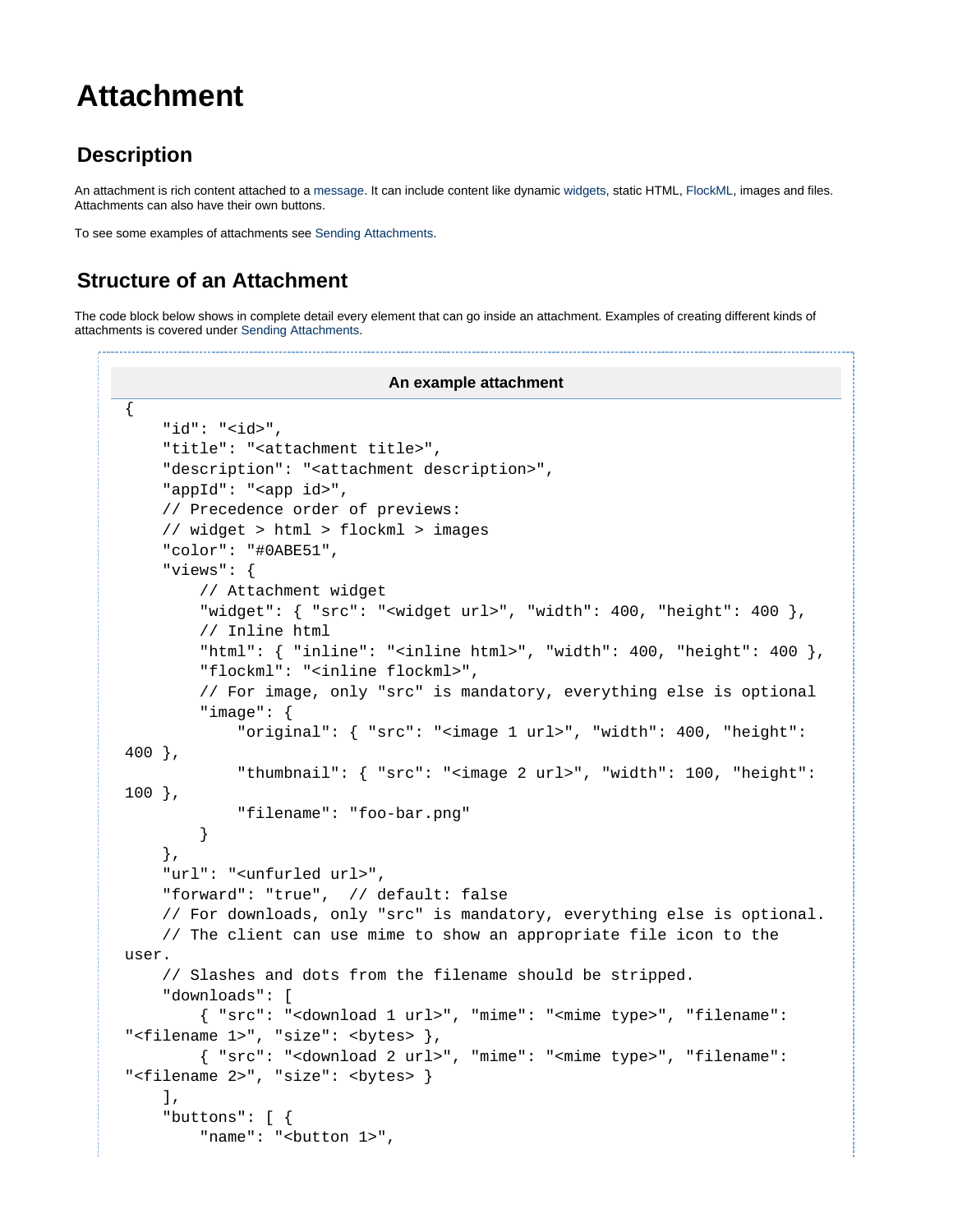```
 "icon": "<icon 1 url>", 
         "action": { "type": "openWidget", "desktopType": "modal", 
"mobileType": "modal", "url": "<action url>" },
        "id": "<br/>button id 1>"
     }, {
        "name": "<br/>button 2>",
         "icon": "<icon 2 url>", 
         "action": { "type": "openWidget", "desktopType": "sidebar", 
"mobileType": "modal", "url": "<action url>" },
        "id": "<br/>button id 2>"
     }, {
        "name": "<br/>button 3>",
         "icon": "<icon 3 url>", 
         "action": { "type": "sendEvent" },
        "id": "<br/>button id 3>"
    }]
}
```
### **Object Attributes**

| Name        | <b>Type</b>  | Required  | <b>Description</b>                                                                                                                                                                                                                                                                                                                                                                    |
|-------------|--------------|-----------|---------------------------------------------------------------------------------------------------------------------------------------------------------------------------------------------------------------------------------------------------------------------------------------------------------------------------------------------------------------------------------------|
| id          | String       | <b>No</b> | A unique identifier for the<br>attachment as provided by your app.                                                                                                                                                                                                                                                                                                                    |
| appId       | String       | <b>No</b> | App id for the app that sent the<br>attachment. Any value that your app<br>provides for this attribute will be<br>overwritten with your app's actual id<br>by Flock.                                                                                                                                                                                                                  |
| title       | String       | <b>No</b> | The title of the attachment.                                                                                                                                                                                                                                                                                                                                                          |
| description | String       | No        | A longer description of the<br>attachment.                                                                                                                                                                                                                                                                                                                                            |
| color       | String       | <b>No</b> | A hex value (e.g. "#0ABE51") for the<br>color bar.                                                                                                                                                                                                                                                                                                                                    |
| views       | <b>Views</b> | $No*$     | Provides user visible views for the<br>attachment. See below for more<br>details.                                                                                                                                                                                                                                                                                                     |
| url         | String       | <b>No</b> | The URL to open when user clicks<br>an attachment, if no widget or<br>FlockML is provided. When<br>generating a URL Preview this<br>should always be set.                                                                                                                                                                                                                             |
| forward     | Boolean      | No        | If true, the attachment can be<br>forwarded. Default value is <i>false</i> .                                                                                                                                                                                                                                                                                                          |
| downloads   | Array        | $No*$     | An array of download objects. Note:<br>As of now this array should contain<br>at max one object.<br>Each object has the following<br>attributes:<br>• $src (String, Required) - URL of$<br>the file<br>• mime $(String)$ – Mime type of the<br>file (used to select the file icon)<br>• filename $(String)$ – Name of the<br>file<br>• $size (Number) - Size of the file$<br>in bytes |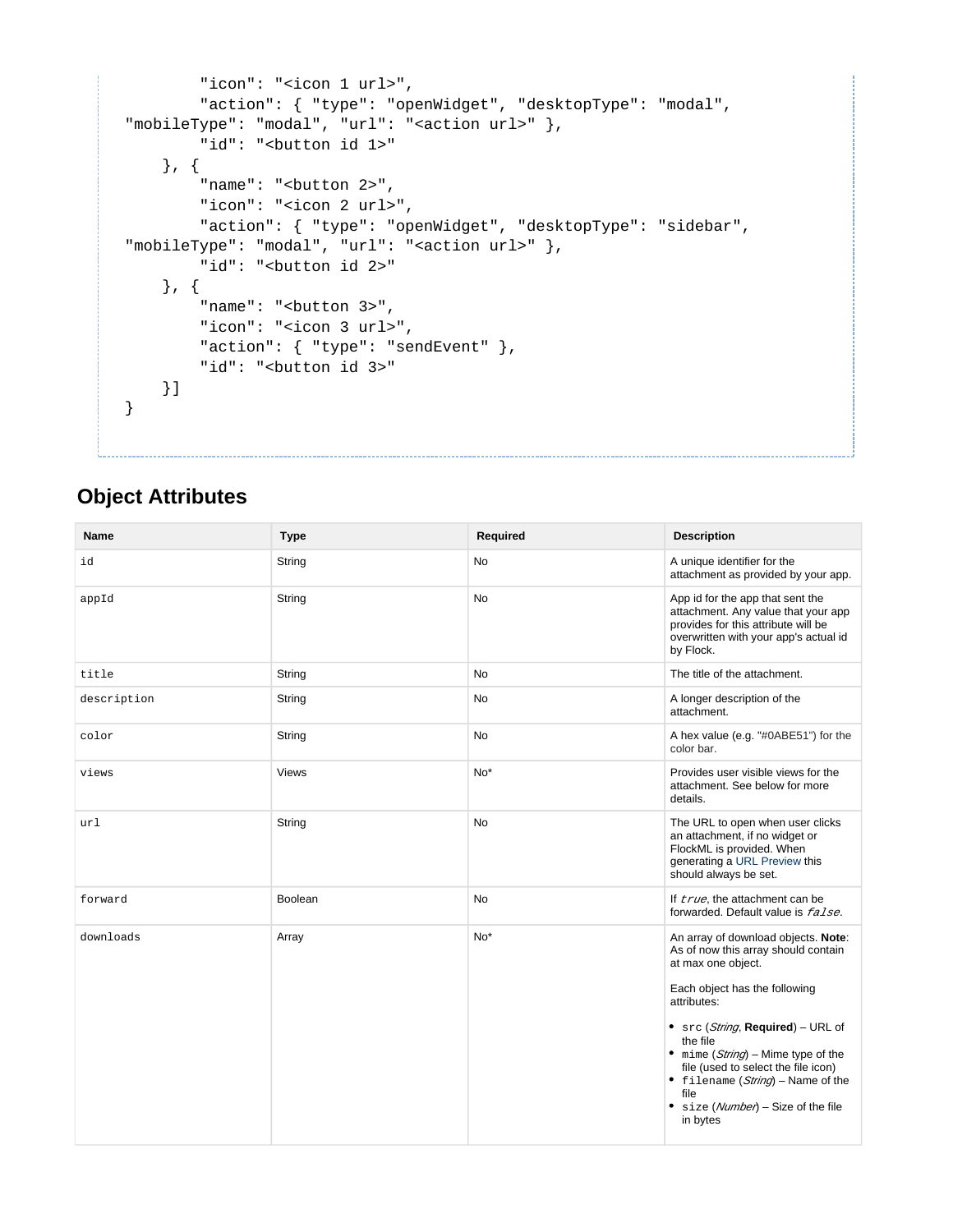| Each object has the following<br>attributes:<br>• name $(String)$ – Name of the<br>button.<br>• icon $(String)$ – URL of the button<br>icon.<br>• action ( <i>ActionConfig</i> ) – The<br>action to perform when a user<br>clicks on the button.<br>id (String) – An opaque string<br>provided by your app to uniquely |
|------------------------------------------------------------------------------------------------------------------------------------------------------------------------------------------------------------------------------------------------------------------------------------------------------------------------|
|------------------------------------------------------------------------------------------------------------------------------------------------------------------------------------------------------------------------------------------------------------------------------------------------------------------------|

\* While neither views nor downloads is required, one of these must always be present in the attachment.

#### **Views**

Flock will select one of the objects inside Views to display on the chat screen. See [Sending Attachments](https://docs.flock.com/display/flockos/Sending+Attachments) for the precedence order of these views.

| <b>Name</b> | <b>Type</b> | Required | <b>Description</b>                                                                                                                                                                                                                                                                                                                                         |
|-------------|-------------|----------|------------------------------------------------------------------------------------------------------------------------------------------------------------------------------------------------------------------------------------------------------------------------------------------------------------------------------------------------------------|
| widget      | Object      | $No*$    | Displays an attachment widget<br>inside the chat screen in desktop, or<br>pops up a modal when the<br>attachment is opened on mobile.<br>• $src(String)$ – URL for the widget<br>• width (Number) - Width of the<br>widget<br>• height (Number) - Height of the<br>widget                                                                                  |
| html        | Object      | $No*$    | Displays the HTML string inside the<br>chat screen in desktop (using an<br>iframe). It has the following<br>attributes:<br>• inline (String) - The HTML<br>string<br>• width (Number) - Width of the<br>content<br>• height (Number) - Height of the<br>content                                                                                            |
| flockml     | String      | $No*$    | A string containing FlockML<br>content. It is displayed inside the<br>chat screen on both desktop and<br>mobile.                                                                                                                                                                                                                                           |
| image       | Object      | $No*$    | An image for the attachment. This is<br>an object with two attributes:<br>• original (Image, Required) -<br>the full size image<br>$\bullet$ thumbnail ( <i>lmage</i> ) - a<br>thumbnail for the image<br>• filename (String) - original file<br>name for the image, if any<br>The value for both these attributes is<br>an Image object, described below. |

\* At least one of these objects must be present

#### **Image**

| Name | Type   | Required | <b>Description</b>   |
|------|--------|----------|----------------------|
| src  | String | Yes      | The URL of the image |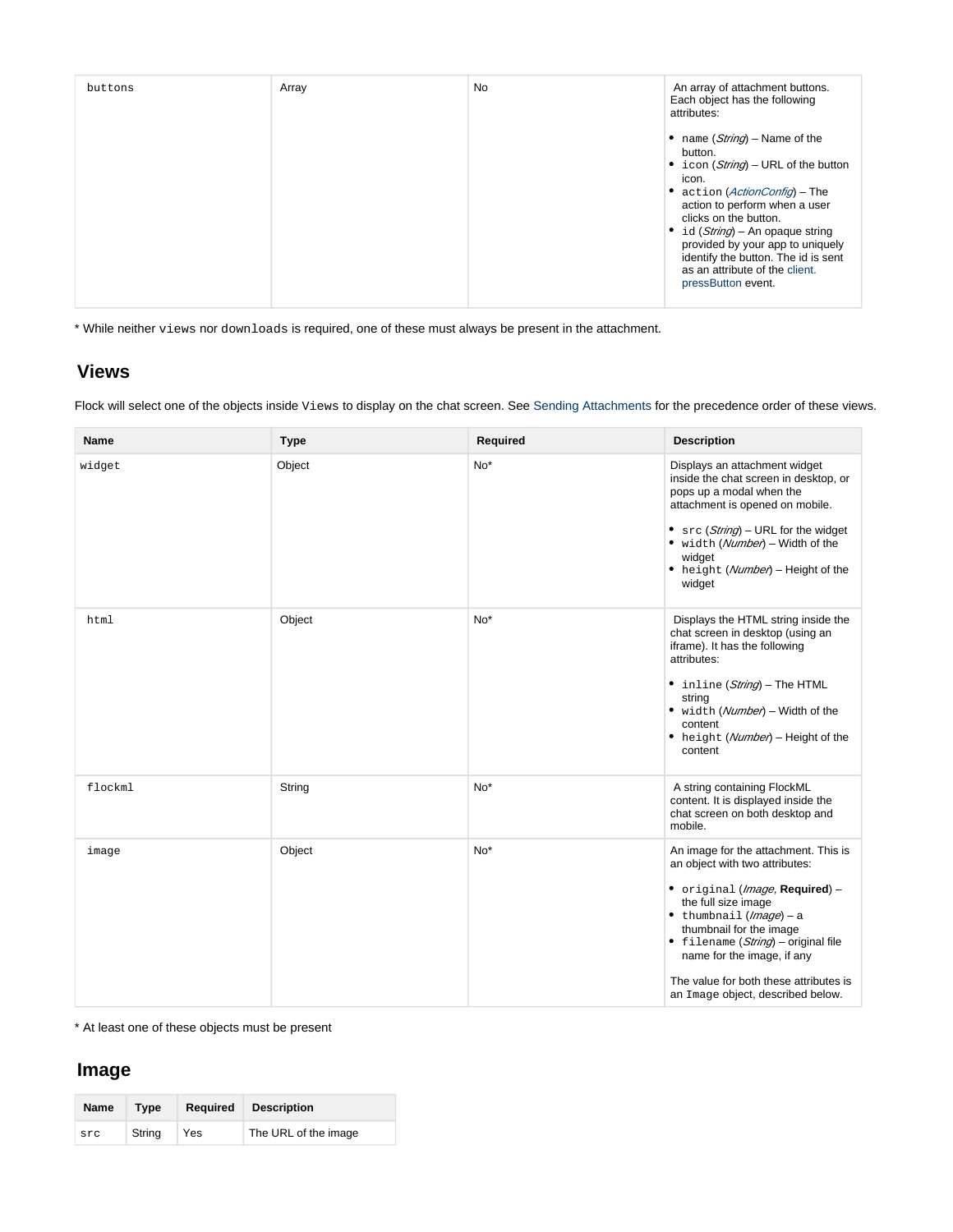| width | Number   No          | Width of the image in pixels  |
|-------|----------------------|-------------------------------|
|       | height   Number   No | Height of the image in pixels |

### <span id="page-3-0"></span>**ActionConfig**

This object describes the action that should be triggered when a user clicks on an attachment button.

It can be used to open a widget:

```
{
     "type": "openWidget",
     "url": "https://example.com/widget",
     "desktopType": "sidebar",
     "mobileType": "modal"
}
```
Or open a URL in the browser:

```
{
     "type": "openBrowser",
     "url": "https://example.com",
     "sendContext": false
}
```
#### Or send an event to the event listener URL:

```
{
     type: "sendEvent"
}
```
It requires at least one attribute, type:

| <b>Name</b> | <b>Type</b> | Required | <b>Attribute Description</b>                                                                                     |
|-------------|-------------|----------|------------------------------------------------------------------------------------------------------------------|
| type        | String      | Yes      | The configured action. It can have<br>any one of the following values:<br>openWidget<br>openBrowser<br>sendEvent |

In addition, if type equals openWidget, these attributes may be required:

| <b>Name</b> | <b>Type</b> | Required  | <b>Attribute Description</b>                                                                                                     |
|-------------|-------------|-----------|----------------------------------------------------------------------------------------------------------------------------------|
| url         | String      | Yes       | The widget URL                                                                                                                   |
| desktopType | String      | Yes       | How the widget should be opened<br>on the desktop. It can be either modal<br>orsidebar.                                          |
| mobileType  | String      | <b>No</b> | How the widget should be opened<br>on mobile. There is only one<br>possible value for this, modal, which<br>is also the default. |

If type equals openBrowser, these attributes may be required: